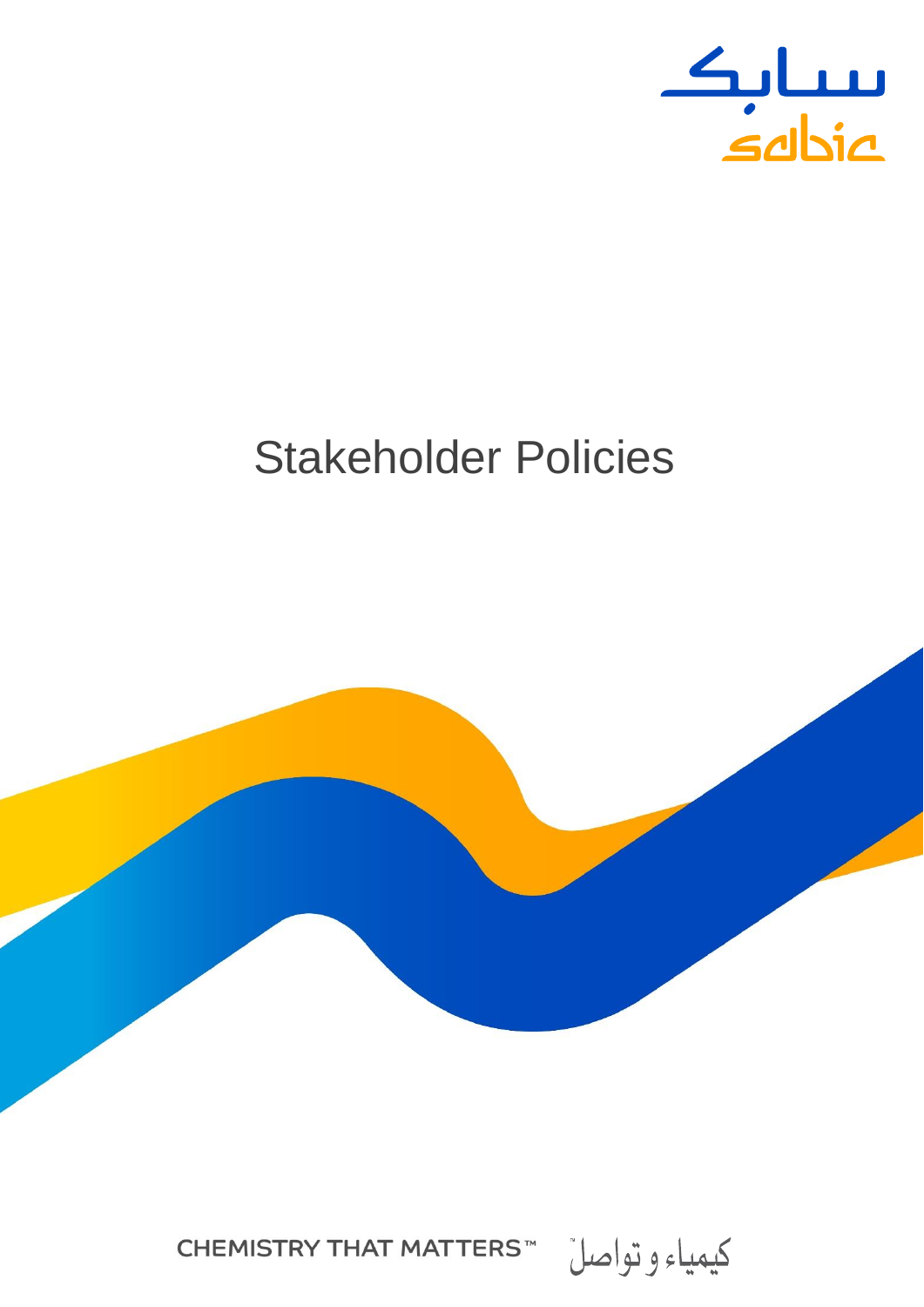| <b>Table of Contents</b> | Page |
|--------------------------|------|
|                          |      |

| Preamble           |                                                                                                                                  |                |
|--------------------|----------------------------------------------------------------------------------------------------------------------------------|----------------|
| <b>Definitions</b> |                                                                                                                                  | $\overline{2}$ |
| First:             | Policy for compensating Stakeholders when their rights are infringed                                                             | 2.             |
| Second:            | Policy for resolving complaints or disputes that may arise between the Company and<br>the Stakeholders                           | 3              |
| Third:             | Policy for building good relationships with customers and suppliers and maintaining<br>the confidentiality of their information  | $\overline{4}$ |
| Fourth:            | Policy for enabling Stakeholders to obtain information relevant to their activities to<br>assist them in performing their duties | 5              |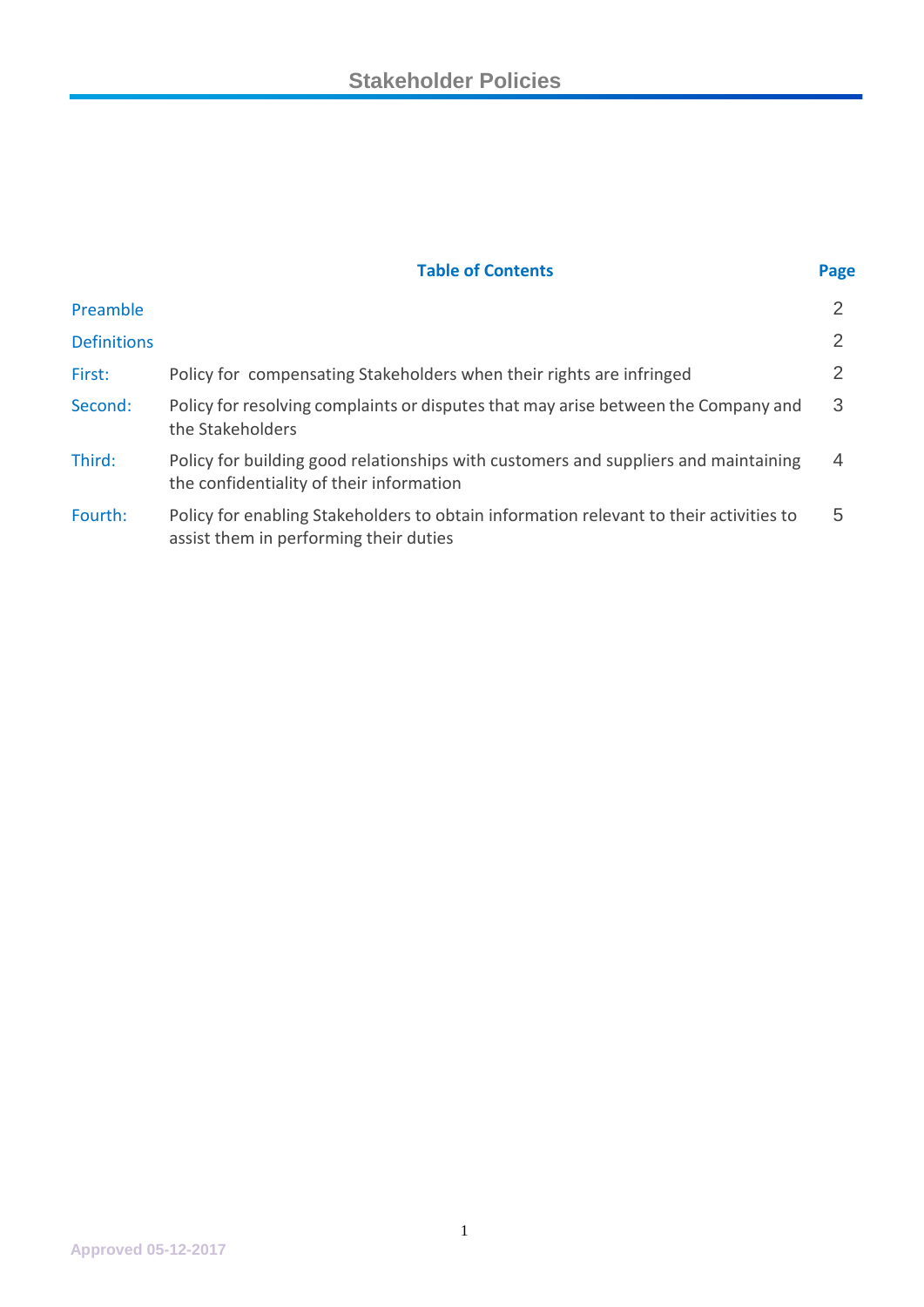#### Preamble:

Saudi Basic Industries Corporation (SABIC) sets out clear policies and procedures that organize its relationship with Stakeholders including employees, shareholders, suppliers, and customers to protect the rights of the Company and Stakeholders. The relevant laws, regulations, and contracts constitute the basis upon which the rights and obligations of Stakeholders are determined. The Company aims at clarifying such rights and obligations of Stakeholders and any consequences of any shortcomings in their performance. The Company also sets out the methods of resolving the disputes that may arise between the Company and Stakeholders to protect their rights.

#### Definitions:

The words and phrases in the Policies shall have the meanings given to each of them unless the context otherwise requires:

| The Company:     | Saudi Basic Industries Corporation |
|------------------|------------------------------------|
| <b>Policies:</b> | These Stakeholder Policies         |

Any person with an interest with the Company, which may include employees, creditors, customers, suppliers and the society. Stakeholders:

## First: Policy for Compensating Stakeholders when their rights are infringed.

#### Objective:

Identifying the procedures and conditions that have to be followed and taken into consideration to compensate Stakeholders when their contractual rights with the Company are infringed.

#### Our responsibility:

- 1. Setting out procedures and instructions for regulating the Company's relationship with Stakeholders to protect all parties' rights.
- 2. Exercising efforts to reduce the impact of any damages to any related party.
- 3. Providing suitable insurance coverage for possible damages.

#### General Provisions:

The compensation of Stakeholders shall be subject to the following:

- 1. Violation must be due to Company failure in satisfying its obligations as stipulated for in the relevant contracts and related regulations, failure to exercise enough care or failure to follow approved standards and industrial practices;
- 2. The Company's act has been the direct reason behind the damage caused to the Stakeholder;
- 3. Violation must be proven by Company statement, or by final award of settlement from the relevant authorities; and
- 4. Negotiating with the affected parties to discuss the possibility of reaching the mechanism and amount of compensation to protect the Company's rights and interests.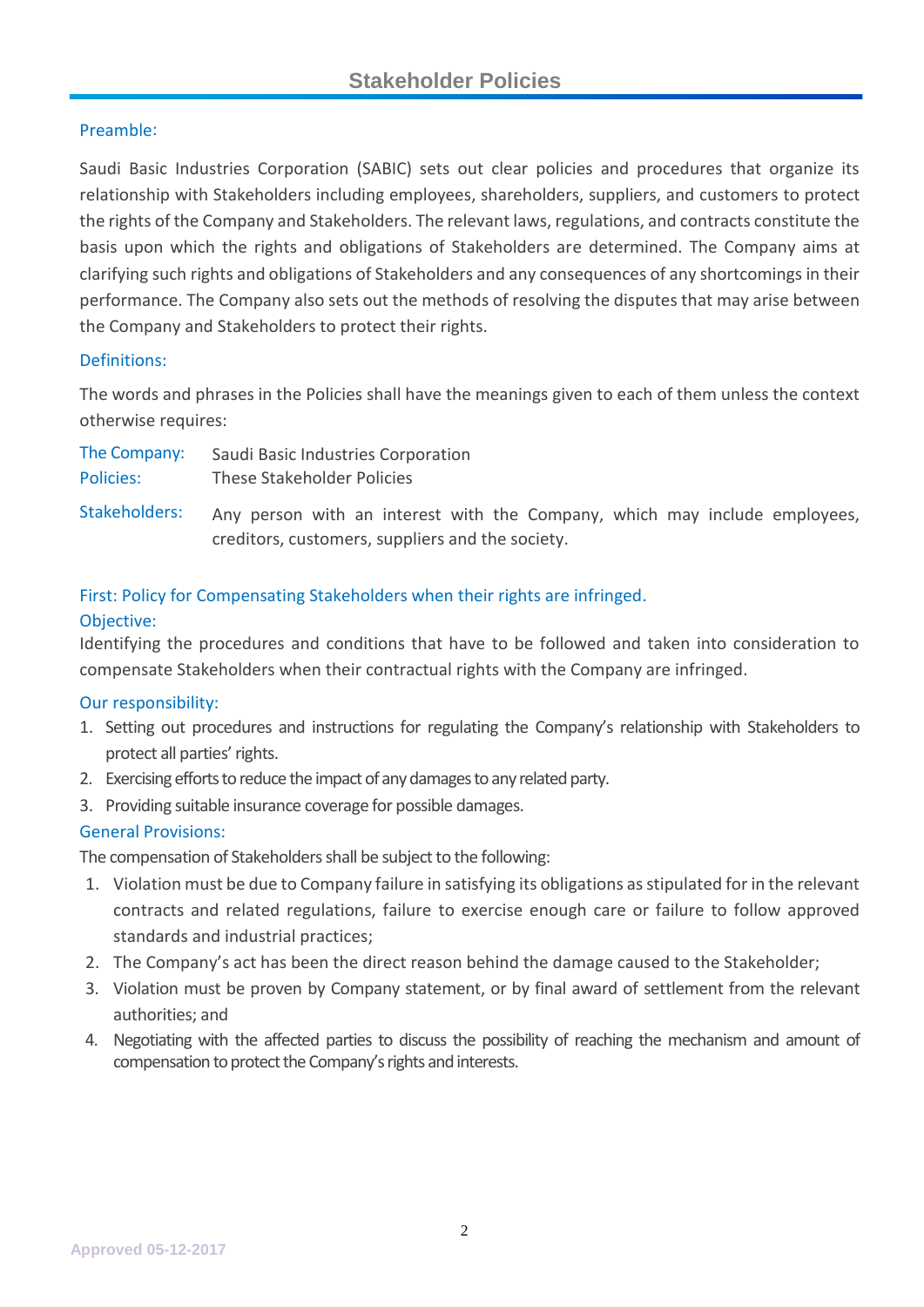Second: Policy for resolving complaints or disputes that may arise between the Company and the Stakeholders.

#### Objective:

Identifying the steps and procedures of resolving complaints or disputes that may arise between the Company and Stakeholders. Our responsibility:

- 
- 1. Executing contracts and agreements when undertaking deals and transactions with others, whereby such agreements clearly set out the relationship between the parties.
- 2. Setting out the dispute resolution mechanism in all contracts and agreements with others.
- 3. Seeking amicable settlement whenever possible to protect the Company's interest.
- 4. Facilitating the process of reporting and resolving promptly any complaints raised by the stakeholders.
- 5. Providing the necessary technical support to customers in order to resolve any issues arising from using the Company's products.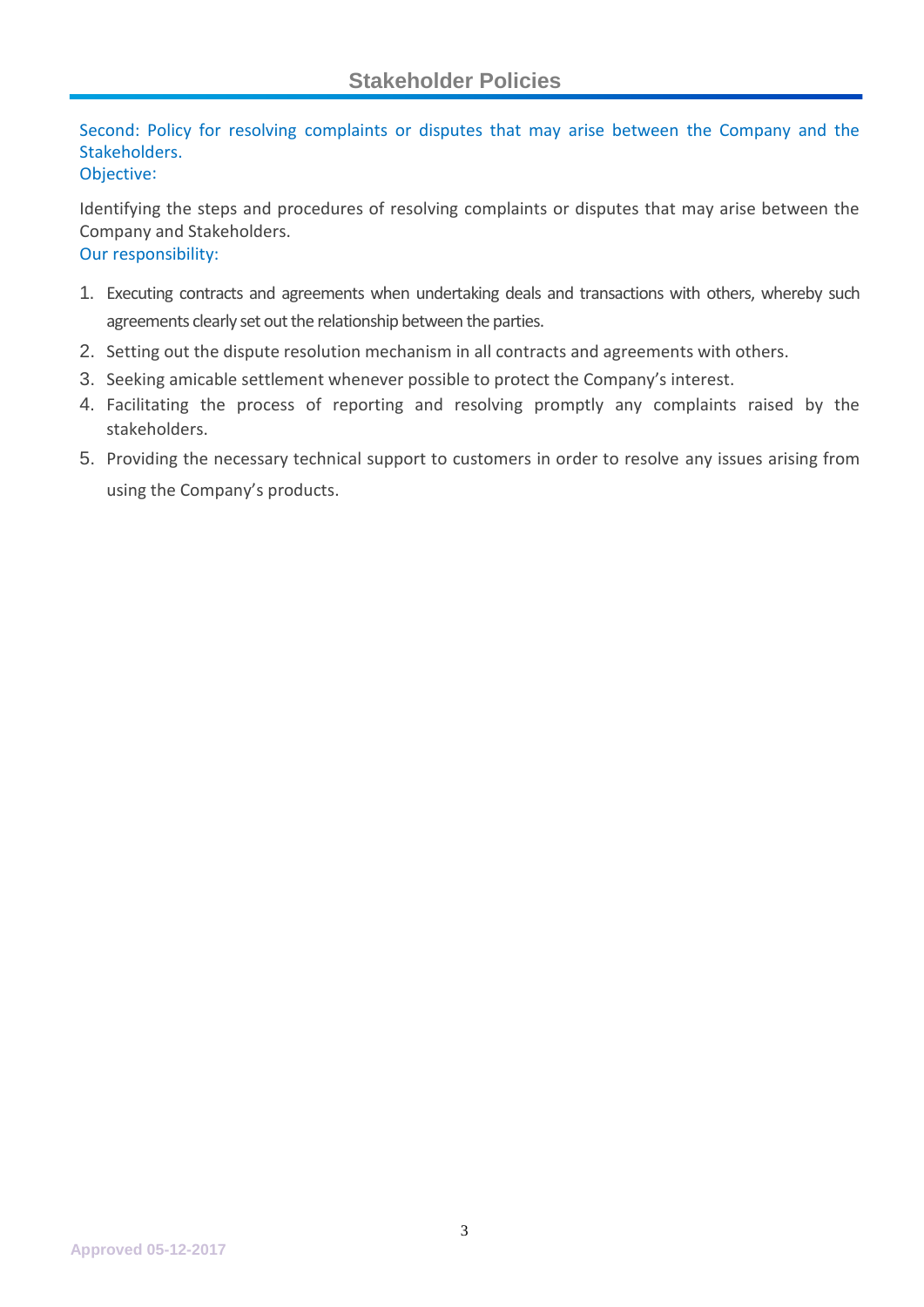Third: Policy for building good relationships with customers and suppliers and maintaining the confidentiality of their information.

### Objective:

Setting out methods and procedures that enable the Company to build strong relationship with Stakeholders, including customers and suppliers, and protecting their confidential information.

#### Our responsibility:

- 1. Comply with applicable laws, Company standards, corporate policies & procedures and SABIC Code of Ethics.
- 2. Maintain confidentiality, segregation of duties, in compliance with the Code of Ethics and the SABIC Internal Control Manual (SICM).
- 3. Ensure proper legal involvement to validate the authorities of signatories of third parties.
- 4. Provide on-time payments to suppliers for received materials and services in accordance with the relevant agreed payment terms.
- 5. Respect and protect the intellectual property of others
- 6. Respect the privacy of Stakeholders by maintaining their personal data and protecting its confidentiality.